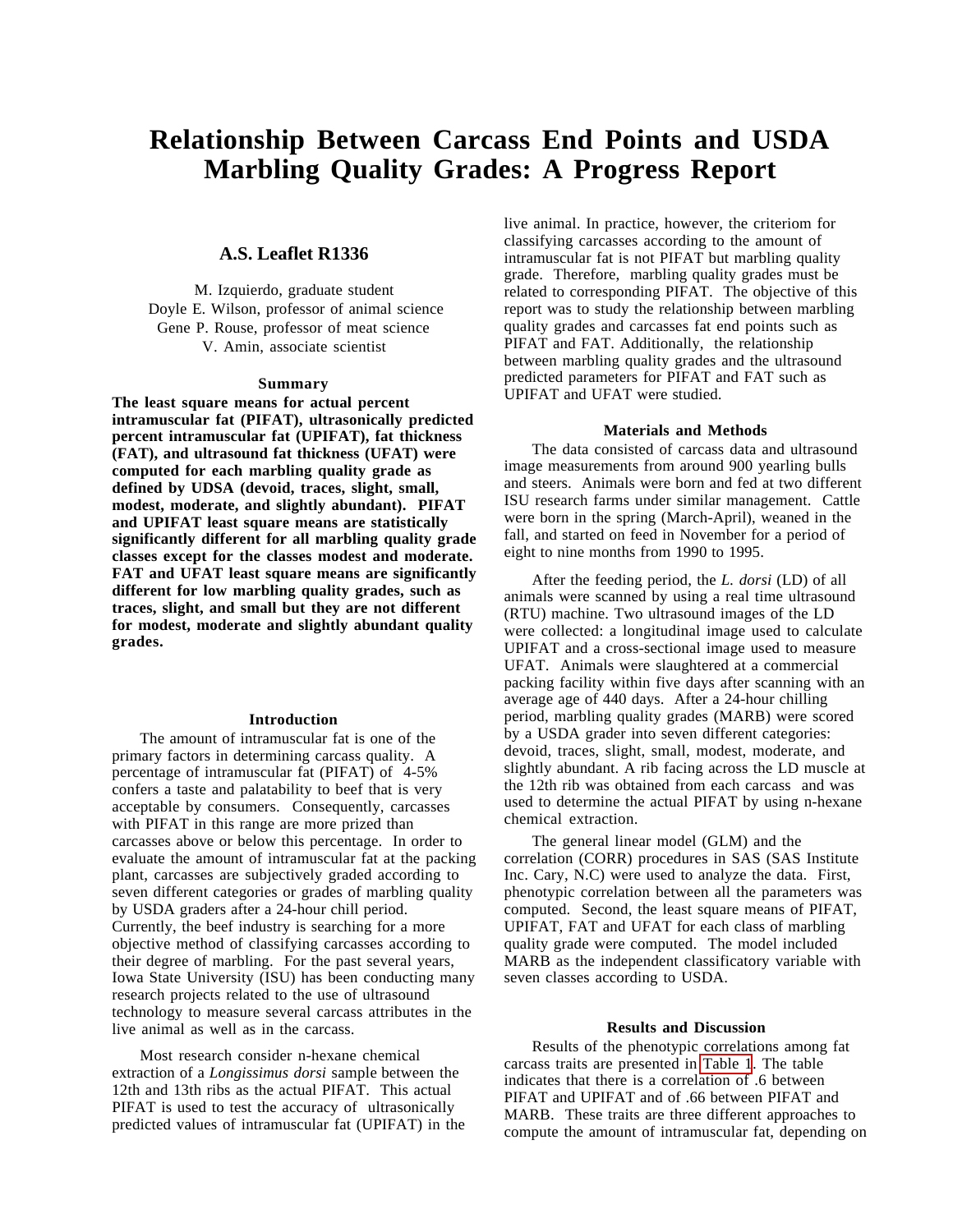where the fat was measured: in the live animal (UPIFAT), in the carcass directly after 24-hour chill period (MARB), or as a chemical extractable fat (PIFAT), from a meat sample. It should be noted that MARB not only considers the amount of fat but also the distribution of intramuscular fat deposits. The phenotypic correlation between intramuscular fat and external fat is around 0.4.

<span id="page-1-0"></span>[Figure 1](#page-2-0) shows the PIFAT and UPIFAT least square means (LS) for each marbling quality grade. The LS for the class devoid is higher than the LS for class traces. However, considering that only four observations graded devoid, the LS may not be very representative. PIFAT and UPIFAT LS increase as quality grade increases linearly from traces to slightly abundant. There are not substantial differences between PIFAT and UPIFAT means for each marbling quality grade. LS and standard errors are described in [Table 2.](#page-2-1) PIFAT and UPIFAT LS for classes traces, slight, small and modest are significantly different from all other classes except devoid, as indicated in Table 2. PIFAT and UPIFAT LS for classes modest and moderate quality grades are statistically significantly different than the rest of the marbling quality classes but they are not different from each other (Table 2).

Results shown in [Figure 2](#page-3-0) indicate an increase in FAT and UFAT with marbling quality grade. The

increase is not linear however, and probably is more appropriately fitted with a quadratic equation. Comparison of FAT and UFAT LS indicates that UFAT is underpredicted in relation to FAT for marbling quality classes above slight, and that these differences are maximum for class moderate. Significance levels for FAT and UFAT LS related to classes traces, slight, and small are similar to significance levels for PIFAT and UPIFAT LS. FAT and UFAT LS however, overlap for classes modest, moderate, and abundant (Table 2).

## **Implications**

**There is a moderate-high positive correlation among the different approaches of measuring percent intramuscular fat. All endpoints PIFAT, UPIFAT, FAT, and UFAT are clearly defined for each class of marbling quality grade. Therefore, an actual PIFAT measurement obtained from a meat sample or UPIFAT estimates from live animals measured directly in the farms can be associated easily with its corresponding marbling quality grade and vice versa. This approach is particularly important for beef producers who are more used to measuring the amount of intramuscular fat as marbling quality grade than as a percentage.**

| <b>VARIABLES</b> | $UPIFAT^a$ | <b>MARB</b> <sup>b</sup> | FAT <sup>c</sup> | UFATª |
|------------------|------------|--------------------------|------------------|-------|
| <b>PIFAT</b>     | .60        | .66                      | .39              | .43   |
| <b>UPIFAT</b>    |            | .62                      | .44              | .47   |
| <b>MARB</b>      |            |                          | .42              | .40   |
| JFAT             |            |                          |                  | .76   |

**Table 1. Correlations among PIFAT, UPIFAT, FAT, UFAT, and MARB**

aActual percent intramuscular fat.

b Predicted percent intramuscular fat.

c Fat thickness.

d Ultrasound fat thickness.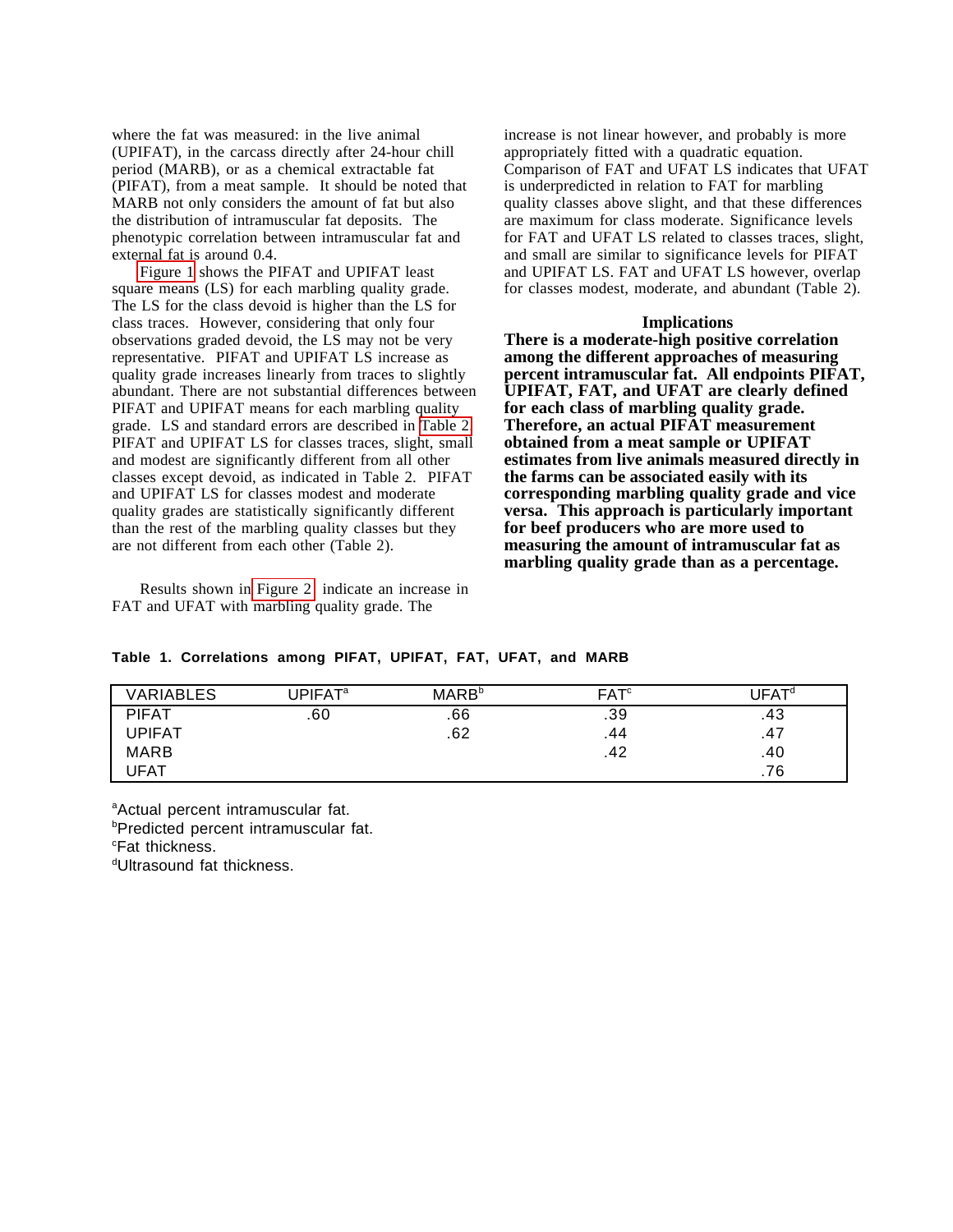<span id="page-2-0"></span>

| Marbling<br>quality grades | PIFAT <sup>b</sup> |                 | UPIFAT <sup>c</sup> |    | FAT <sup>d</sup> |     | $\mathsf{UFAT}^\mathtt{e}$ |     |
|----------------------------|--------------------|-----------------|---------------------|----|------------------|-----|----------------------------|-----|
|                            | mean               | se <sup>a</sup> | mean                | se | mean             | se  | mean                       | se  |
| Devoid                     | 3.22               | .8              | 3.82                | .4 | 1.91             | .35 | 1.94                       | .3  |
| Traces                     | 2.54               | .2              | 3.26                | .2 | 1.69             | .15 | 1.56                       | .13 |
| Slight                     | 3.76               |                 | 4.24                |    | 2.50             | .05 | 2.20                       | .05 |
| Small                      | 5.21               |                 | 5.69                |    | 3.10             | .05 | 2.71                       | .05 |
| Modest                     | 7.02               | .15             | 6.96                |    | 3.47             |     | 3.05                       | .08 |
| Moderate                   | 7.14               | .2              | 7.22                | .2 | 3.55             | .14 | 2.90                       | .12 |
| Slightly<br>abundant       | 8.96               | $.5\,$          | 8.98                | .4 | 3.95             | .3  | 3.61                       | .25 |

<span id="page-2-1"></span>**Table 2. Least square means and standard errors for PIFAT, UPIFAT, FAT, and UFAT**

aStandard error of the mean.

**Actual percent intramuscular fat.** 

c Predicted percent intramuscular fat.

d Fat thickness.

e Ultrasound fat thickness.





**Marbling quality grades**